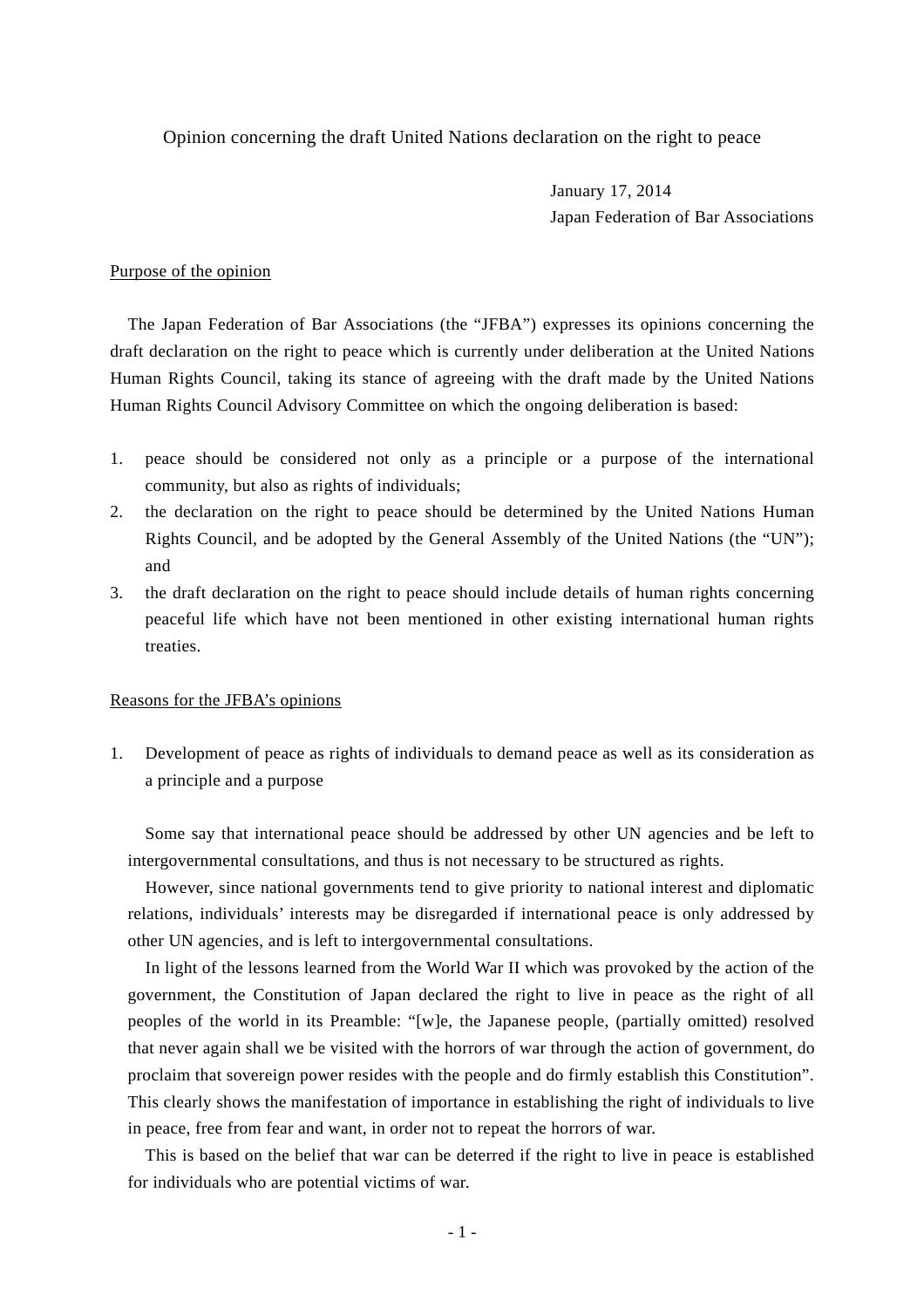The Preamble of the Constitution, which declares that all peoples of the world have the right to live in peace, shows that peace should be regarded as rights for attaining international peace at the international level.

## 2. Adoption of the UN declaration on the right to peace

The right to peace was affirmed in the UN decisions, including a resolution of the "Declaration on the Preparation of Societies for Life in Peace" adopted by the General Assembly in  $1978<sup>1</sup>$ , a resolution of the "Right of peoples to peace" adopted by the General Assembly in  $1984<sup>2</sup>$ , and resolutions of promotion on the right of peoples to peace which were adopted by the UN Human Rights Council since 2008<sup>3</sup>.

Some believe that the peace issues should be addressed solely at the UN Security Council. The problem here is that although it is individuals who are most affected by destruction of peace, the UN Security Council is a mechanism that discusses and determines maintenance and realization of peace among nations, and thus does not directly reflect viewpoints and interests of individuals. Guaranteeing the right to peace as a right of individuals has great significance in that it makes possible the attainment of peace through a democratic process based on the will of those individuals calling for peace.

The declaration on the right to peace should be thus determined by the UN Human Rights Council, and be adopted by the General Assembly of the UN.

3. Inclusion of details of human rights concerning peaceful life in the draft declaration on the right to peace which have not been mentioned in other existing international human rights treaties

The right to live in peace without a threat of war or other horrors has been long recognized as one of fundamental freedoms in international laws of human rights as well. Prior to the establishment of the UN, United States President Franklin Roosevelt proposed "freedom from fear" as one of fundamental freedoms for people in the 1941 State of the Union address known as the Four Freedoms speech. Also, in the Universal Declaration of Human Rights adopted by the UN General Assembly in 1948, the preamble evidently declares "the advent of a world in which human beings shall enjoy freedom of speech and belief and freedom from fear and want has been proclaimed as the highest aspiration of the common people". Around the same time, this trend was followed by the Constitution of Japan which provides in the Preamble that "[w]e recognize that all peoples of the world have the right to live in peace, free from fear and want".

Meanwhile, "freedom from fear" was not mentioned in detail in human rights treaties,

<sup>&</sup>lt;sup>1</sup> "Declaration on the Preparation of Societies for Life in Peace" (A/RES/33/73).

<sup>&</sup>lt;sup>2</sup> "Right of peoples to peace" (A/RES/39/11).

<sup>&</sup>lt;sup>3</sup> "Promotion on the right of peoples to peace" (A/HRC/RES/8/9, A/HRC/RES/11/4, A/HRC/RES/14/3, A/HRC/RES/17/16, A/HRC/RES/20/15, A/HRC/RES/23/16).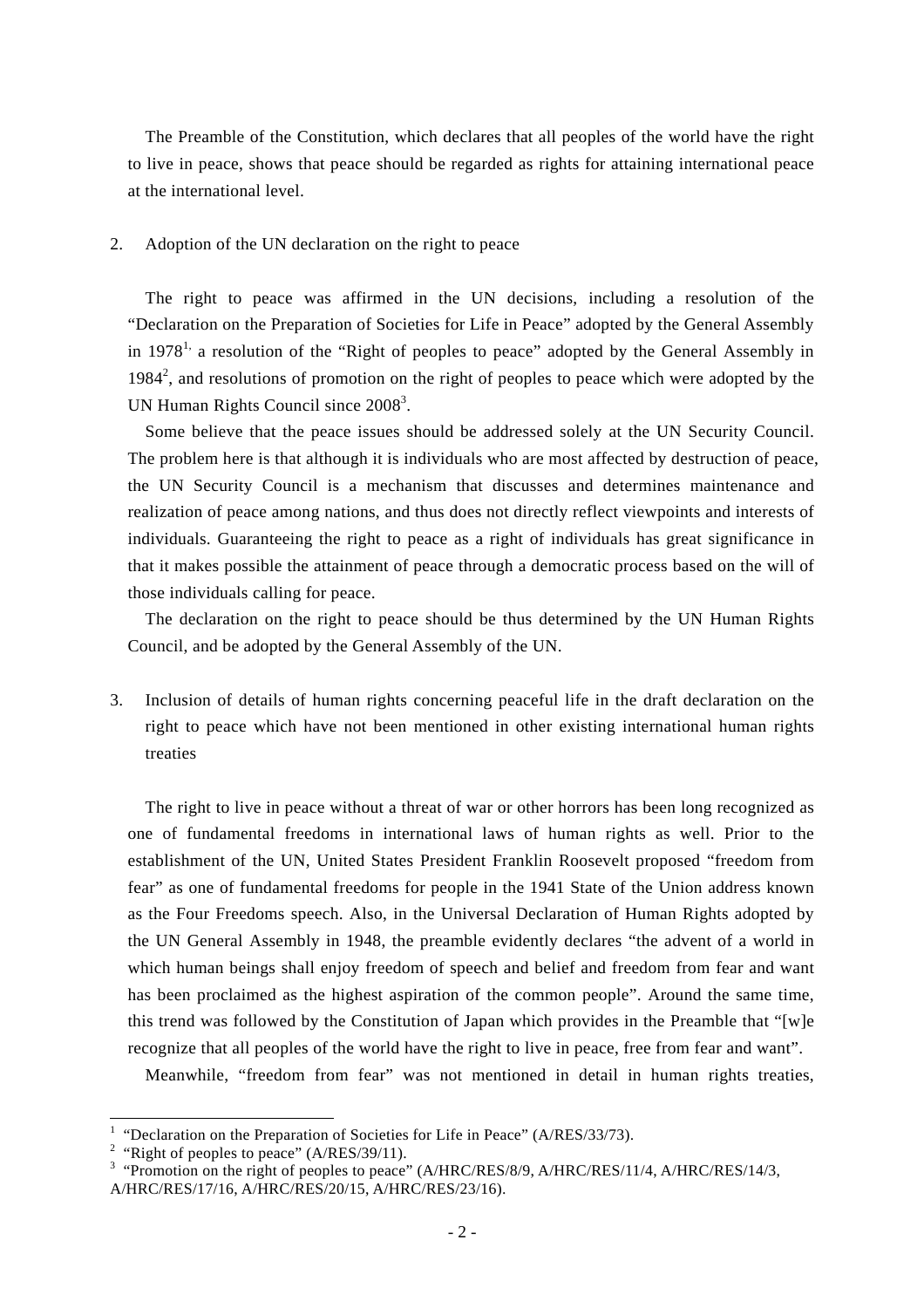including the International Covenants which was expected to embody the Universal Declaration of Human Rights. In order for people to be free from fear, it is vital to implement a number of human rights such as the right to urge a government not to wage war, the right not to be involved in war that a government commences, the right to urge a government to act for prevention and termination of conflicts, and the right to receive relief for war damage. However, these rights concerning peaceful life with unique values have not been elaborated in international conventions pertaining to human rights.

In order to achieve "freedom from fear", it is therefore essential to draft and approve a declaration which proclaims "the right to live in peace" and detailed human rights which derive from such right. This has been supported by practice in the international community and in each country.

The practice in the international community includes: the adoption of the Istanbul Declaration which proclaimed the right to lasting peace as a human right at the Red Cross international conference in 1969<sup>4</sup>; the resolution of the then-UN Commission on Human Rights in 1976 which declared the right to live in peace, stating that "everyone has the right to live in conditions of international peace and security"<sup>5</sup>; and, subsequently, the approval of resolutions pertaining to the right to live in peace by the UN General Assembly in  $1978^6$  and in  $1982^7$ .

The practice of domestic cases can be seen in court cases in Japan where the right to live in peace was recognized as a concrete right.

In the Naganuma case where residents around bases of the Self Defense Forces (the "SDF") argued that the existence of the SDF bases infringed on the right of residents to live in peace, the Sapporo District Court ruled that the right to live in peace was a constitutional right in 1973<sup>8</sup>.

In a lawsuit challenging the constitutionality of the deployment of the SDF to Iraq, although the Nagoya High Court did not recognize the infringement of the right to live in peace, it made a proactive ruling concerning the right to live in peace in  $2008^{\circ}$ , stating that "from the fact that the fundamental human rights presently guaranteed by the Constitution could not exist without a foundation of peace, the right to peaceful existence is a fundamental right which underlies all basic human rights and by virtue of which we can enjoy those right". It further affirmed that the right to peaceful existence included the right not to take part in war as well as the right not to be involved in war.

Also, according to the ruling of a similar case concerning the deployment of the SDF to Iraq by the Okayama District Court in 2009, the court provided further substance of the right to

l

<sup>4</sup> 21st International Conference of the Red Cross and Red Crescent, Resolution 19: Istanbul Declaration, Istanbul, 1969, at 104 International Review of the Red Cross, pp. 620-621.

<sup>5</sup> UN Commission on Human Rights, Resolution 5 (XXXII), 27 February 1976.

<sup>&</sup>lt;sup>6</sup> See supra note 1.

<sup>&</sup>lt;sup>7</sup> "Human Rights and Scientific and Technological Developments," UN Doc A/RES/37/189 A, 18 December 1982, para. 6.

<sup>&</sup>lt;sup>8</sup> The judgment of the Sapporo District Court dated September 9, 1973. Legal standing was denied on the appeal court.

<sup>9</sup> The judgment of the Nagoya High Court dated April 17, 2008. It became a final judgment without being appealed.